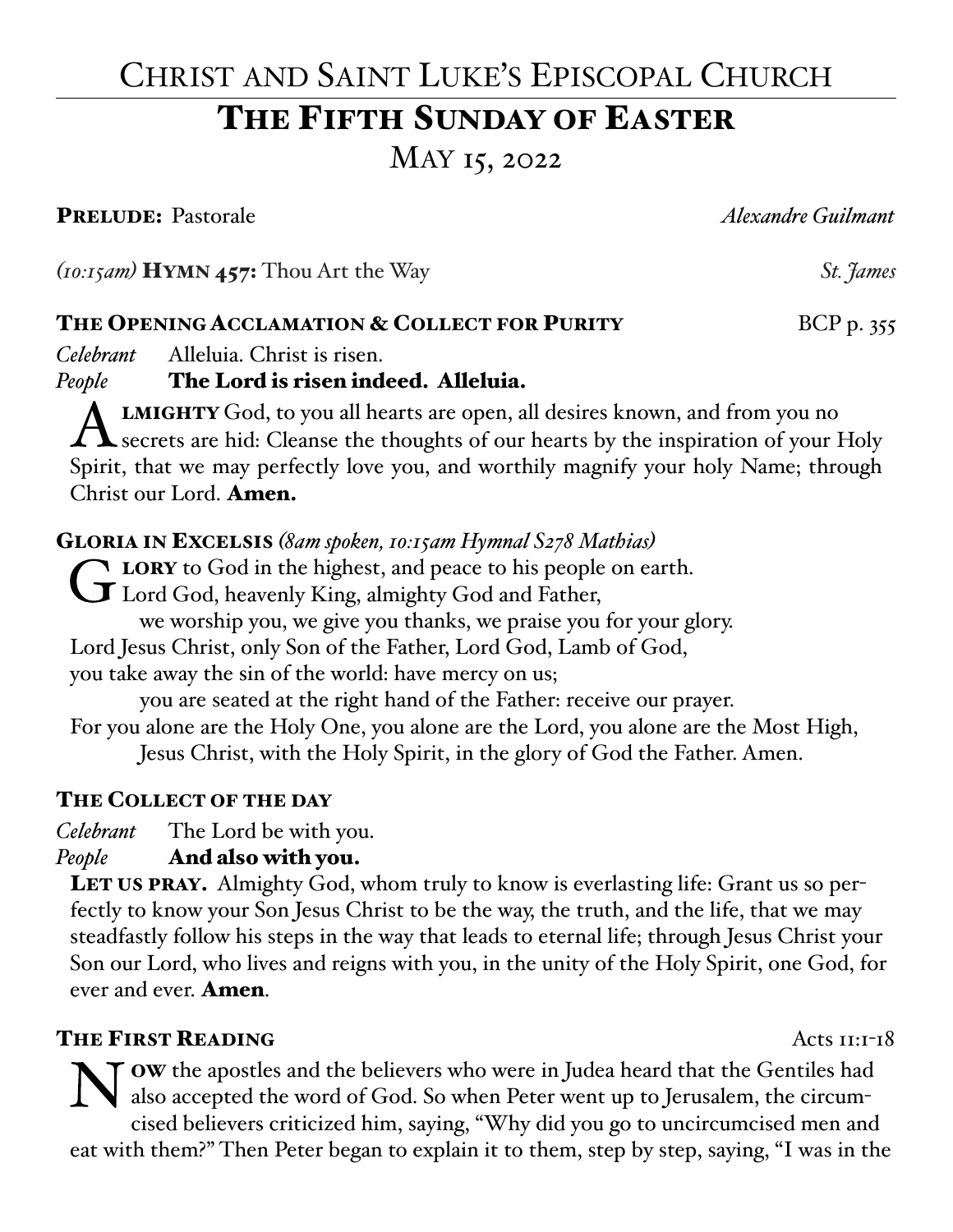city of Joppa praying, and in a trance I saw a vision. There was something like a large sheet coming down from heaven, being lowered by its four corners; and it came close to me. As I looked at it closely I saw four-footed animals, beasts of prey, reptiles, and birds of the air. I also heard a voice saying to me, 'Get up, Peter; kill and eat.' But I replied, 'By no means, Lord; for nothing profane or unclean has ever entered my mouth.' But a second time the voice answered from heaven, 'What God has made clean, you must not call profane.' This happened three times; then everything was pulled up again to heaven. At that very moment three men, sent to me from Caesarea, arrived at the house where we were. The Spirit told me to go with them and not to make a distinction between them and us. These six brothers also accompanied me, and we entered the man's house. He told us how he had seen the angel standing in his house and saying, 'Send to Joppa and bring Simon, who is called Peter; he will give you a message by which you and your entire household will be saved.' And as I began to speak, the Holy Spirit fell upon them just as it had upon us at the beginning. And I remembered the word of the Lord, how he had said, 'John baptized with water, but you will be baptized with the Holy Spirit.' If then God gave them the same gift that he gave us when we believed in the Lord Jesus Christ, who was I that I could hinder God?" When they heard this, they were silenced. And they praised God, saying, "Then God has given even to the Gentiles the repentance that leads to life."

*Reader* Hear what the Spirit is saying to God's People. *People* Thanks be to God.

PSALM 148 *(8:00 am spoken, 10:15 am sung by the Choir) David Willcocks* Hallelujah! Praise the Lord from the heavens; \* praise him in the heights. Praise him, all you angels of his; \* praise him, all his host. Praise him, sun and moon; \* praise him, all you shining stars. Praise him, heaven of heavens, \* and you waters above the heavens. Let them praise the Name of the Lord; \* for he commanded, and they were created. He made them stand fast for ever and ever; \* he gave them a law which shall not pass away. Praise the Lord from the earth, \* you sea-monsters and all deeps; Fire and hail, snow and fog, \* tempestuous wind, doing his will; Mountains and all hills, \* fruit trees and all cedars;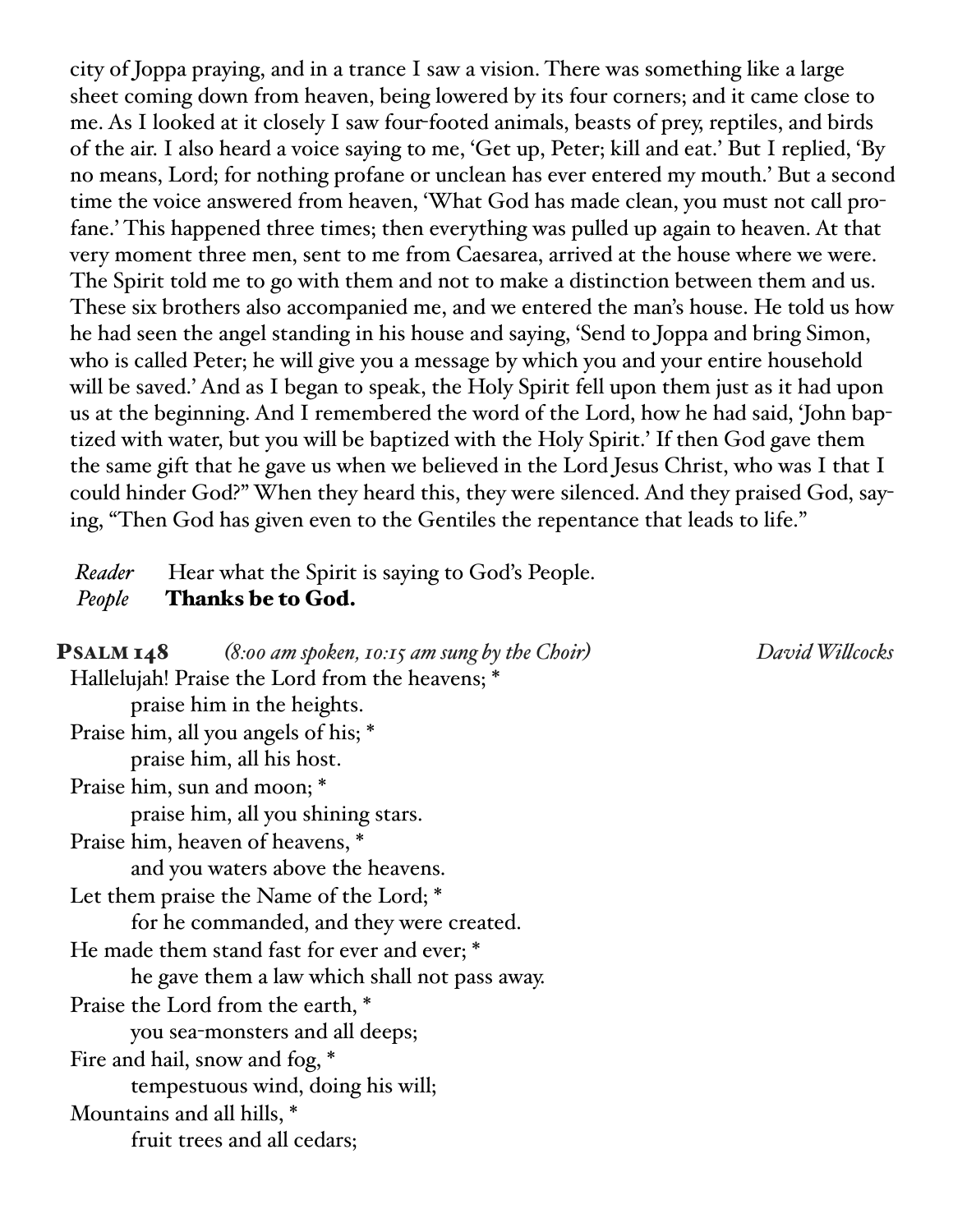Wild beasts and all cattle, \* creeping things and winged birds; Kings of the earth and all peoples, \* princes and all rulers of the world; Young men and maidens, \* old and young together. Let them praise the Name of the Lord, \* for his Name only is exalted, his splendor is over earth and heaven. He has raised up strength for his people and praise for all his loyal servants, \* the children of Israel, a people who are near him. Hallelujah!

#### THE NEW TESTAMENT READING THE REVELATION Revelation 21:1-6

I saw a new heaven and a new earth; for the first heaven and the first earth had passed<br>away, and the sea was no more. And I saw the holy city, the new Jerusalem, coming down out of heaven from God, prepared as a bride adorned for her husband. And I heard a loud voice from the throne saying, "See, the home of God is among mortals. He will dwell with them as their God; they will be his peoples, and God himself will be with them; he will wipe every tear from their eyes. Death will be no more; mourning and crying and pain will be no more, for the first things have passed away." And the one who was seated on the throne said, "See, I am making all things new." Also he said, "Write this, for these words are trustworthy and true." Then he said to me, "It is done! I am the Alpha and the Omega, the beginning and the end. To the thirsty I will give water as a gift from the spring of the water of life."

 *Reader* Hear what the Spirit is saying to God's People. *People* Thanks be to God.

HYMN 529: In Christ There is no East or West *McKee*

**THE GOSPEL** *Remain standing.* John 13:31-35

*Gospeller* The Holy Gospel of our Lord Jesus Christ according to John. *People* Glory to you, Lord Christ.

 $\Lambda$  T the last supper, when Judas had gone out, Jesus said, "Now the Son of Man has been glorified, and God has been glorified in him, If God has been glorified in him, God will also glorify him in himself and will glorify him at once. Little children, I am with you only a little longer. You will look for me; and as I said to the Jews so now I say to you, 'Where I am going, you cannot come.' I give you a new commandment, that you love one another. Just as I have loved you, you also should love one another. By this everyone will know that you are my disciples, if you have love for one another."

*Gospeller* The Gospel of the Lord. *People* **Praise to you, Lord Christ.**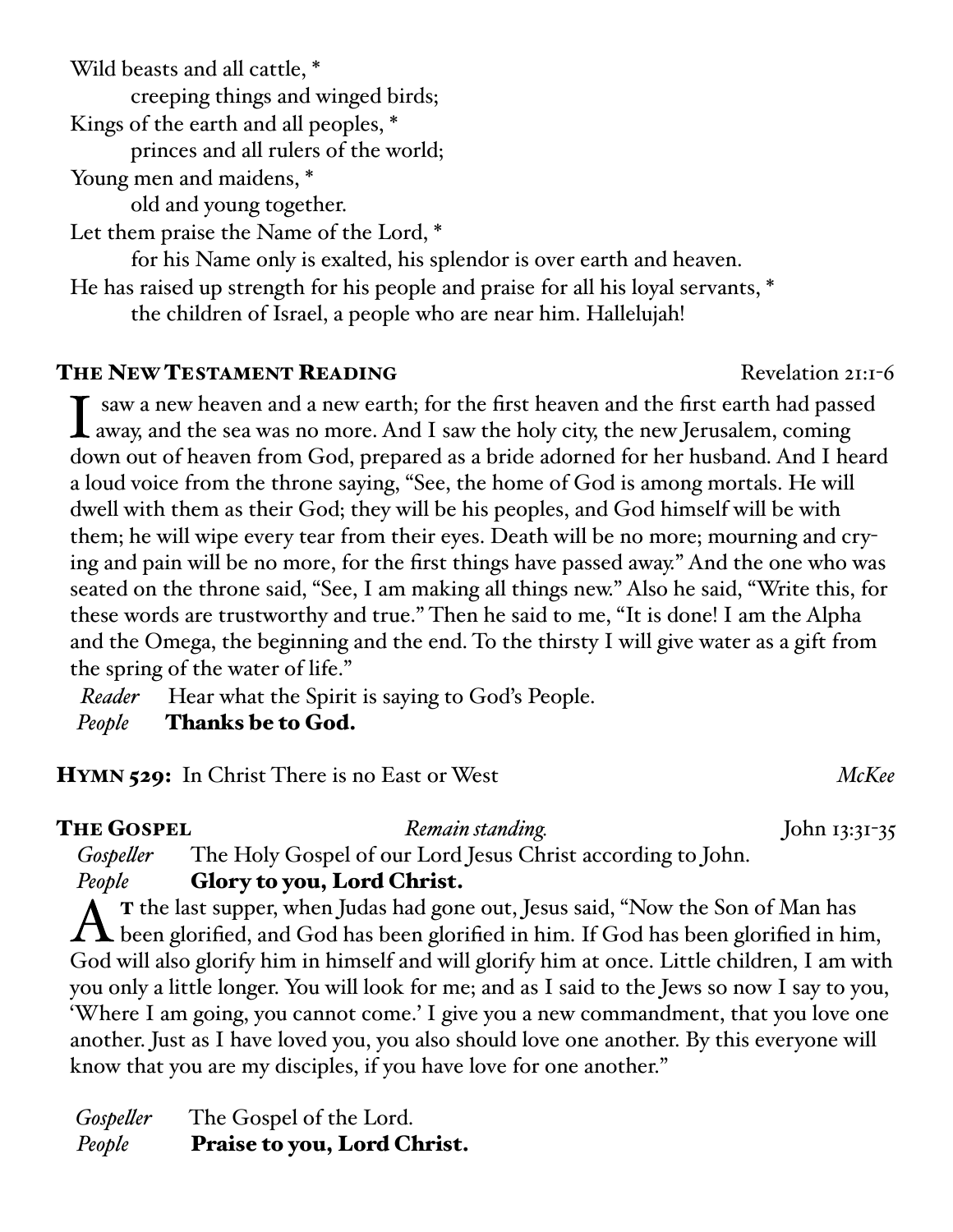#### THE NICENE CREED *(said by all)*

We believe in one God, the Father, the Almighty, maker of heaven and earth, of all that is, seen and unseen. We believe in one Lord, Jesus Christ, the only Son of God, eternally begotten of the Father, God from God, Light from Light, true God from true God, begotten, not made, of one Being with the Father. Through him all things were made. For us and for our salvation he came down from heaven: by the power of the Holy Spirit he became incarnate from the Virgin Mary, and was made man. For our sake he was crucified under Pontius Pilate; he suffered death and was buried. On the third day he rose again in accordance with the Scriptures; he ascended into heaven and is seated at the right hand of the Father. He will come again in glory to judge the living and the dead, and his kingdom will have no end. We believe in the Holy Spirit, the Lord, the giver of life, who proceeds from the Father and the Son. With the Father and the Son he is worshiped and glorified. He has spoken through the Prophets. We believe in one holy catholic and apostolic Church. We acknowledge one baptism for the forgiveness of sins. We look for the resurrection of the dead, and the life of the world to come. Amen.

#### THE PRAYERS OF THE PEOPLE, FORM IV

Let us pray for the Church and for the world.

Grant, Almighty God, that all who confess your Name may be united in your truth, live together in your love, and reveal your glory in the world. Lord, in your mercy, Hear our prayer.

Guide the people of this land, and of all the nations, in the ways of justice and peace; that we may honor one another and serve the common good. Lord, in your mercy, Hear our prayer.

Give us all a reverence for the earth as your own creation, that we may use its resources rightly in the service of others and to your honor and glory. Lord, in your mercy, Hear our prayer.

Bless all whose lives are closely linked with ours, and grant that we may serve Christ in them, and love one another as he loves us. Lord, in your mercy, Hear our prayer.

Comfort and heal all those who suffer in body, mind, or spirit; give them courage and hope in their troubles, and bring them the joy of your salvation. Lord, in your mercy, Hear our prayer.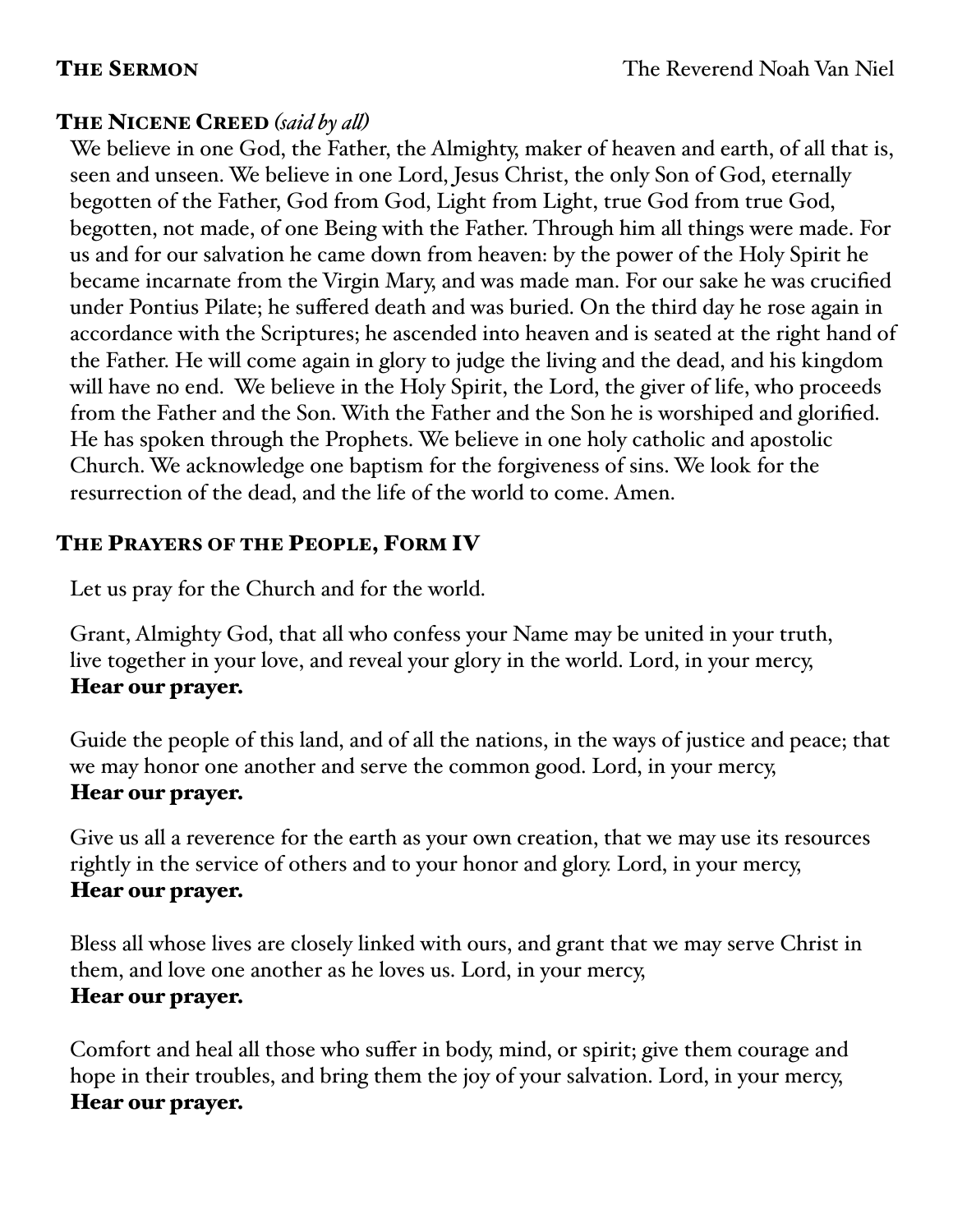We commend to your mercy all who have died, that your will for them may be fulfilled; and we pray that we may share with all your saints in your eternal kingdom. Lord, in your mercy,

#### Hear our prayer.

*The Celebrant adds a concluding Collect.*

THE CONFESSION AND ABSOLUTION Let us confess our sins against God and our neighbor. *All kneel. Silence may be kept.* Most merciful God, we confess that we have sinned against you in thought, word, and deed, by what we have done, and by what we have left undone. We have not loved you with our whole heart; we have not loved our neighbors as ourselves. We are truly sorry and we humbly repent. For the sake of your Son Jesus Christ, have mercy on us and forgive us; that we may delight in your will, and walk in your ways, to the glory of your Name. Amen.

Almighty God have mercy on you, forgive you all your sins through our Lord Jesus Christ, strengthen you in all goodness, and by the power of the Holy Spirit keep you in eternal life. Amen.

#### THE PEACE

*Celebrant* The peace of the Lord be always with you. *People* And also with you.

#### THE HOLY COMMUNION

*(8am)* THE DOXOLOGY, Hymn 380, v. 3

### *(10:15am)* OFFERTORY ANTHEM: The Lord is My Light *Peter Hallock*

THE Lord is my light, the refuge of my life and my salvation;

Of whom then shall I be afraid?

If I take the wings of the morning, or go up into heaven,

In the shadow of your wings I will rejoice and bless your holy Name;

And I will sing of your Glory, O Lord my strength,

As long as I live. *-Psalms 27:1, 139:8, 63:4,7*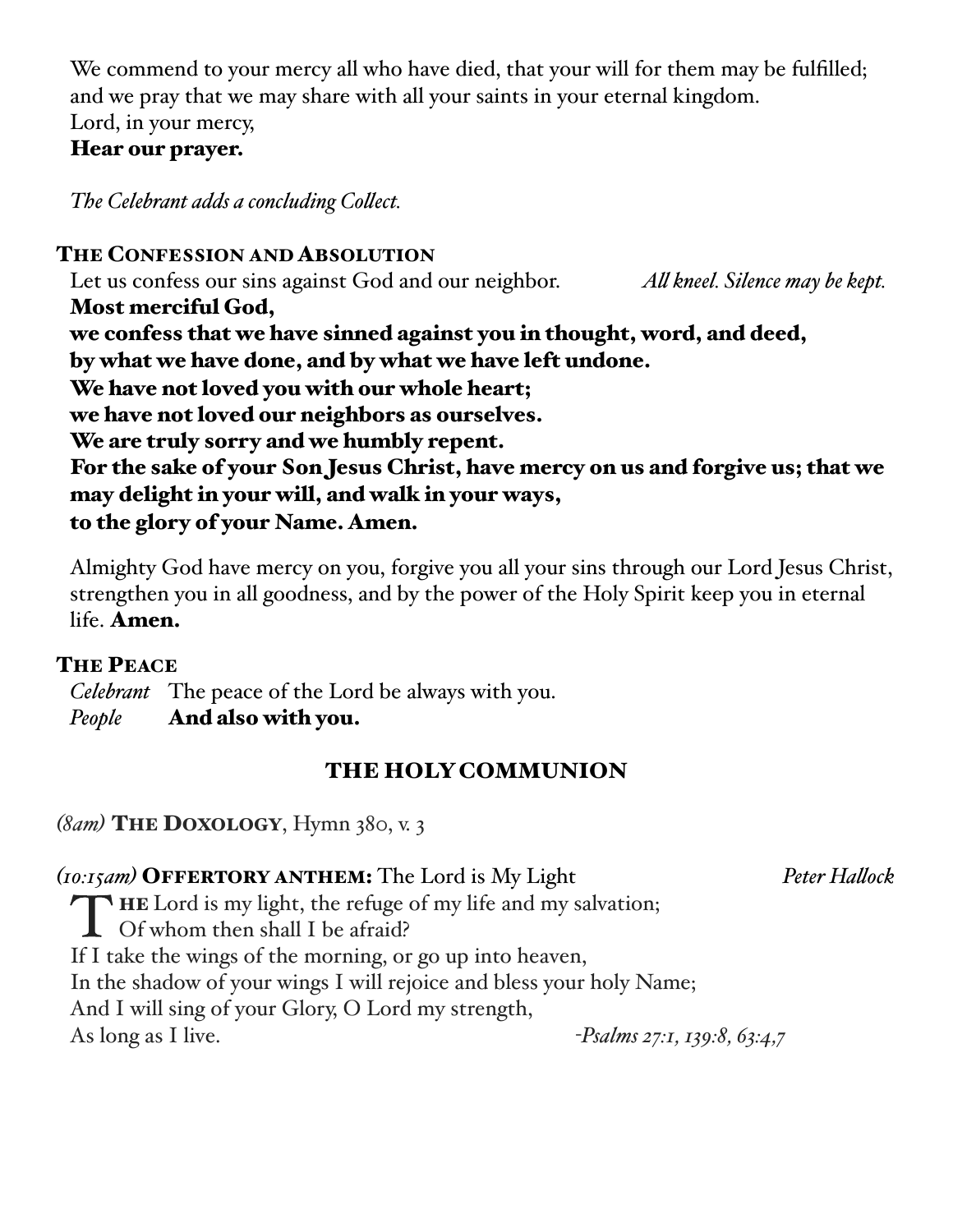*Celebrant* The Lord be with you. *People* And also with you. *Celebrant* Lift up your hearts. *People* We lift them to the Lord. *Celebrant* Let us give thanks to the Lord our God. *People* It is right to give God thanks and praise. *The Celebrant continues with the Proper Preface.*

SANCTUS - *(8am spoken, 10:15am Hymnal S128 - Mathias)*

Holy, Holy, Holy Lord, God of power and might, heaven and earth are full of your glory. Hosanna in the highest. Blessed is he who comes in the name of the Lord. Hosanna in the highest.

*The Celebrant continues with Eucharistic Prayer.*

MEMORIAL ACCLAMATION Therefore according to his command, O Father, We remember his death, We proclaim his resurrection, We await his coming in glory;

*The Celebrant continues…*

*…*By him, and with him, and in him, in the unity of the Holy Spirit all honor and glory is yours, Almighty Father, now and for ever. AMEN.

And now, as our Savior Christ has taught us, we are bold to say: *(10:15am: Hymnal S119)* OUR Father, who art in heaven, hallowed be thy Name, thy kingdom come, thy will be done, on earth as it is in heaven. Give us this day our daily bread. And forgive us our trespasses, as we forgive those who trespass against us. And lead us not into temptation, but deliver us from evil. For thine is the kingdom, and the power, and the glory, for ever and ever. Amen.

THE BREAKING OF THE BREAD *(8am spoken, 10:15am Hymnal S155 Near)* Alleluia. Christ our Passover is sacrificed for us. Therefore let us keep the feast. Alleluia.

*(10:15am)* COMMUNION ANTHEM: Ave Verum Corpus *Stephanie Martin H AIL, true Body, born of the Virgin Mary, who having truly suffered, was sacrificed on the cross for mankind, whose pierced side flowed with water and blood: May it be for us a foretaste of the Heavenly banquet. in the trial of death. Amen.*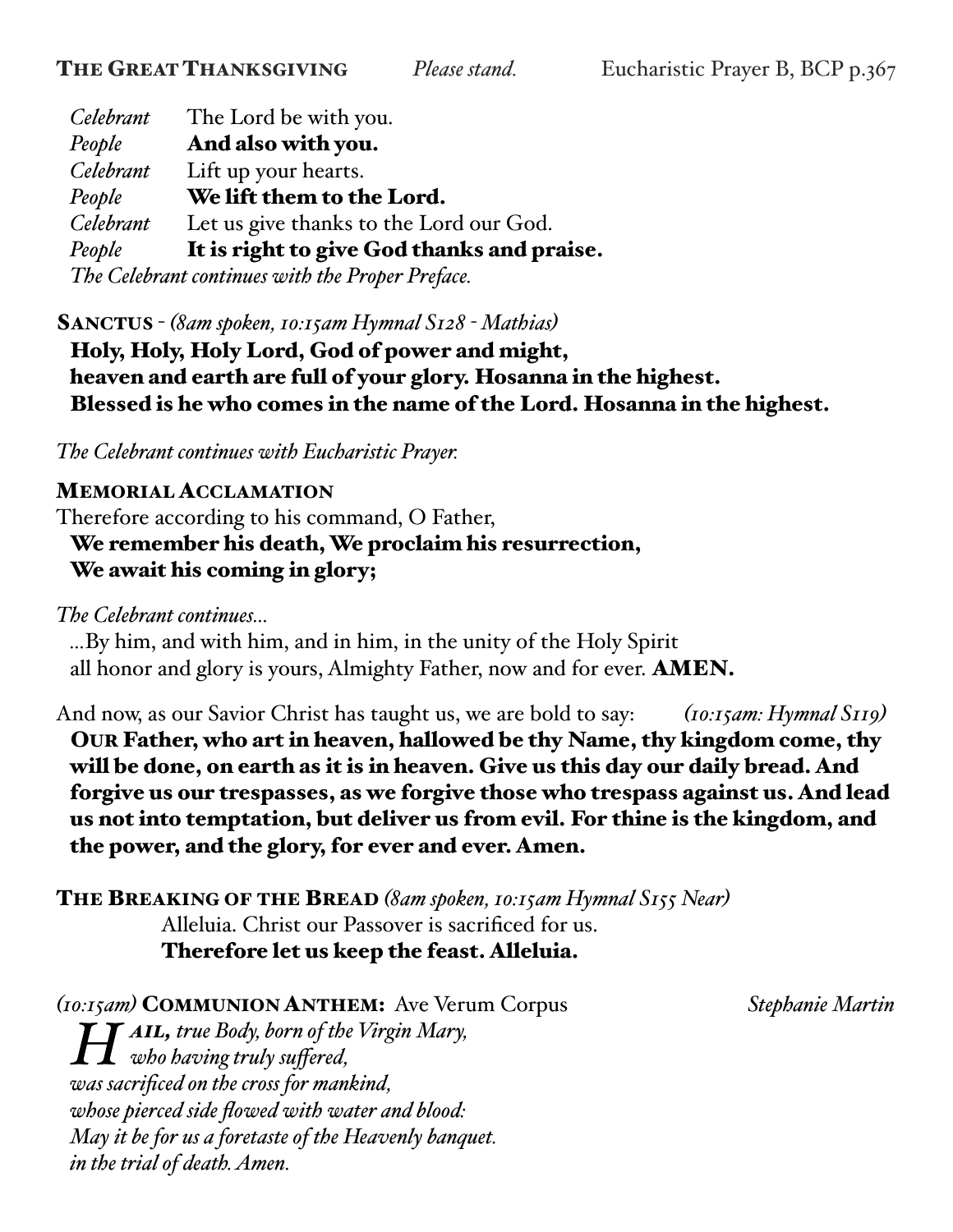#### THE POST-COMMUNION PRAYER *All stand or kneel.*

Let us pray.

Eternal God, heavenly Father, you have graciously accepted us as living members of your Son our Savior Jesus Christ, and you have fed us with spiritual food in the Sacrament of his Body and Blood. Send us now into the world in peace, and grant us strength and courage to love and serve you with gladness and singleness of heart; through Christ our Lord. Amen.

#### THE BLESSING & THE DISMISSAL

*Response* Thanks be to God. Alleluia, Alleluia.

HYMN 432: O Praise Ye the Lord! *Laudate Dominum*

POSTLUDE: Tuba Tune *C.S. Lang*

#### WE INVITE YOUR PRAYERS

*If you would like to be added to the Prayer List, please contact a member of clergy or BJ Taylor, Facilitator for Pastoral and Congregational Care (*[taylorasc@aol.com](mailto:taylorasc@aol.com)*).*

We pray for the repose of the soul of Mary T. Connery.

We pray in thanksgiving for the ministry of The Very Rev. Dr. Robert Willis, Dean of Canterbury Cathedral

In the **Anglican Cycle of Prayer**, The Scottish Episcopal Church

In the Diocesan Cycle of Prayer, Merchant's Hope, Prince George

#### We pray for those who are facing illness, surgery, injury or adversity, especially:

Barbara Clancy, Tom Bolt, Carl Gaenslen, Bernie Ham, Patsy Hatem, John Keating, Steve McCoy, Brandon Quintin, Chip Rogers, Barbara Schafer, Janice Strange, and Ellie Weeks. For the safety and well-being of Keith Scharnhorst and Catherine Schweitzer, for Rudy and Kate Miller, and for the people of the Ukraine.

#### Those who ask for our continuing prayers:

Dean Atkinson, Carolyn Baker, Carter Bernert, Catherine Blackwood, Suzanne Bolt, Lorenz Connelly, Dana Coltrin, Cathy Craig, Marilyn Gindroz, Mike Hester, Patsy Johnson, Frank Kirchner, Bahman Massoud, Mary Helen McCoy, Fred Quist, Pat Rueppel, Alex Rutecki, Mary Smith, and Irene Wenger.

#### Our loved ones needing continuing prayers:

Mason Beers, Retta Brassfield, John Camp, Ethelene, Bea Greenlaw, Warren Hicks, Cyndie Hitch, John Hull, Max Masters, Jason Primm, Dennis Provost, Gwendolyn Sinclair, Mavis Stapleford, Misty Taylor, Ronnie Tong, Sr. and Chris Traylor.